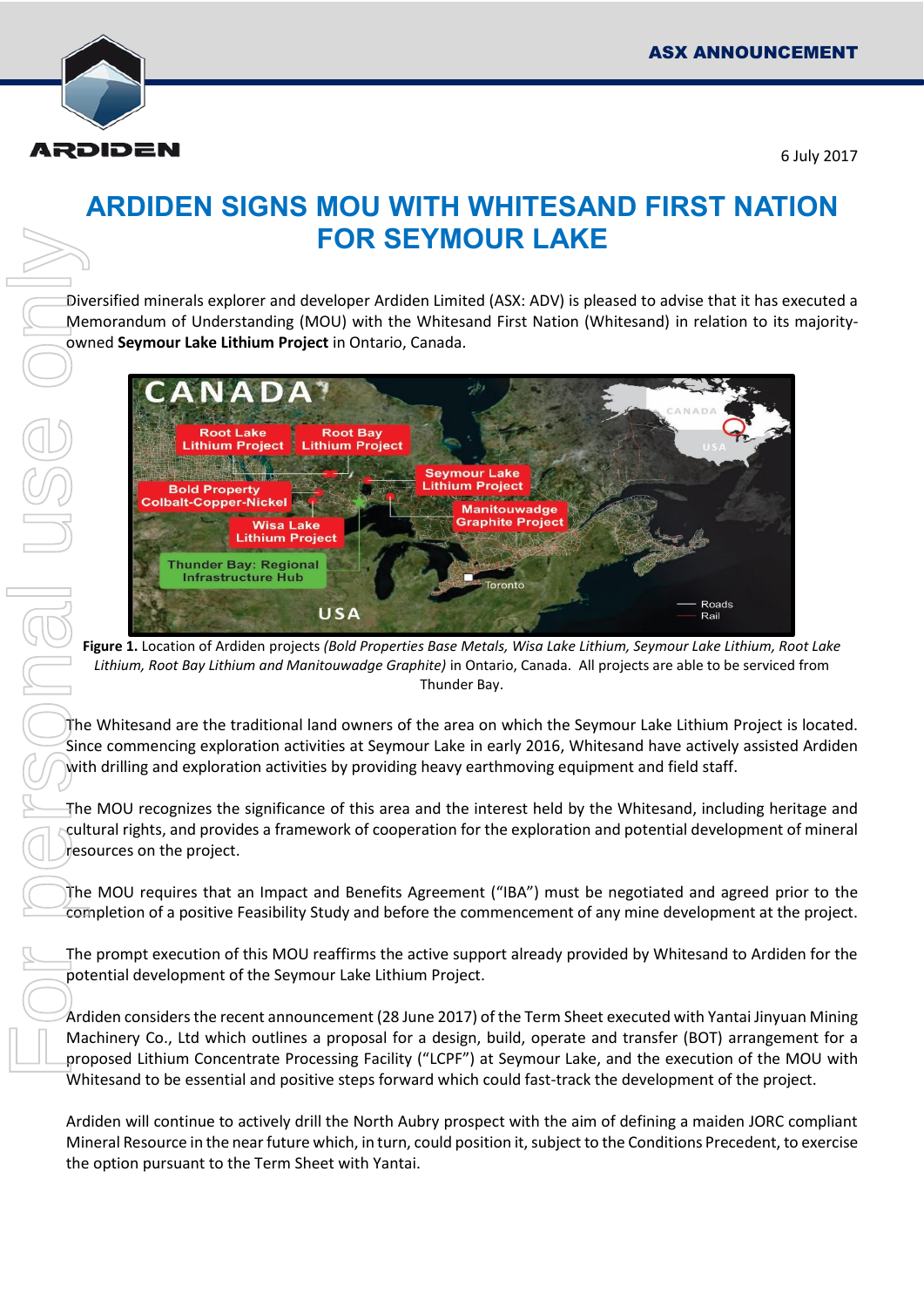Ardiden will continue to work with both Whitesand and Yantai to meet the conditions of the Term Sheet and undertake some limited Scoping Study work, in conjunction with ongoing metallurgical testwork, to prepare the project to advance to the next stage of commercialisation.

Ardiden looks forward to providing further updates as they come to hand.

**ENDS** 

For further information:

**Investors**: Brad Boyle Ardiden Ltd Tel: +61 (0) 8 6555 2950 **Media**: Nicholas Read Read Corporate Mobile: 0419 929 046

## **About Ardiden Ltd**

Ardiden Limited (ASX: ADV) is an emerging international strategic metals company which is focused on the exploration, evaluation and development of multiple projects located in the established mining jurisdiction of Ontario, Canada.

The Seymour Lake Lithium Project comprises 7,019 Ha of mining claims and has over 4,000m of historic drilling. Mineralisation is hosted in extensive outcropping spodumene-bearing pegmatite structures with widths up to 26.13m and grades of up to 6.0% Li2O. These high-grade pegmatite structures have been defined over a 5km strike length.

The 100%-owned Root Lake Lithium Project is located in Ontario, Canada. The project comprises 1,013 Ha of mining claims and has over 10,000m of historic drilling. Mineralisation is hosted in extensive outcropping spodumene-bearing pegmatite structures with widths up to 19m and grades of up to 5.10% Li2O. In addition, tantalum grades of up to 380 ppm were intersected.

The 100%-owned Root Bay lithium project is strategically located approximately 5km to the east of the recently acquired Root Lake Lithium Project and consists of three claim areas, totalling 720 hectares. The project was staked by Ardiden as part of its regional exploration focus in and around the Root Bay spodumene-bearing pegmatite. Initial observations of the exposed pegmatite are characterized by coarse white albite, grey quartz and pale grey-green spodumene crystals up to 10cm long.

The 100%-owned Manitouwadge Flake Graphite Project covers an area 5,300 Ha and has a 20km strike length of EM anomalies with graphite prospectivity. Previous preliminary metallurgical testwork indicated that up to 80% of the graphite at Manitouwadge is high value jumbo or large flake graphite. Testwork also indicated that simple, gravity and flotation beneficiation can produce graphite purity levels of up to 96.8% for jumbo flake and 96.8% for large flake. With the proven caustic bake process, ultra-high purity (>99.95%) graphite can be produced. The graphite can also be processed into high value expandable graphite, high quality graphene and graphene oxide.

The Wisa Lake Lithium project (under option to acquire 100%) is located 80km east of Fort Frances, in Ontario, Canada and only 8km north of the Minnesota/US border. The property is connected to Highway 11 (Trans-Canada), which is located 65km north via an all-weather road that crosses the centre of the project. The Wisa Lake Lithium Project consists of five claims (1,200 hectares) and covers the historical drilling location of the North Zone. Ardiden is aiming to commence a limited drill program to drill test and verify the historical lithium results.

The Bold Properties project (under option to acquire 100%) is located approximately 50km north-east of the town of Mine Centre in Ontario, Canada. The property is connected to Highway 11 (Trans-Canada), which is located 25km south via an allweather road. The Bold Property Project consists of four claims (1,024 hectares) and covers a number of anomalous sulphide zones. In 1992, Hexagon Gold (Ontario) Ltd. completed a total of 17 drill holes in multiple locations on and around the Bold Property Project at various depths of up to 428m down-hole. The nine grab samples that were collected by Hexagon in 1992 returned encouraging grades of up to 0.33% cobalt, 5.54% copper and 0.73% nickel, confirming the significant exploration potential.